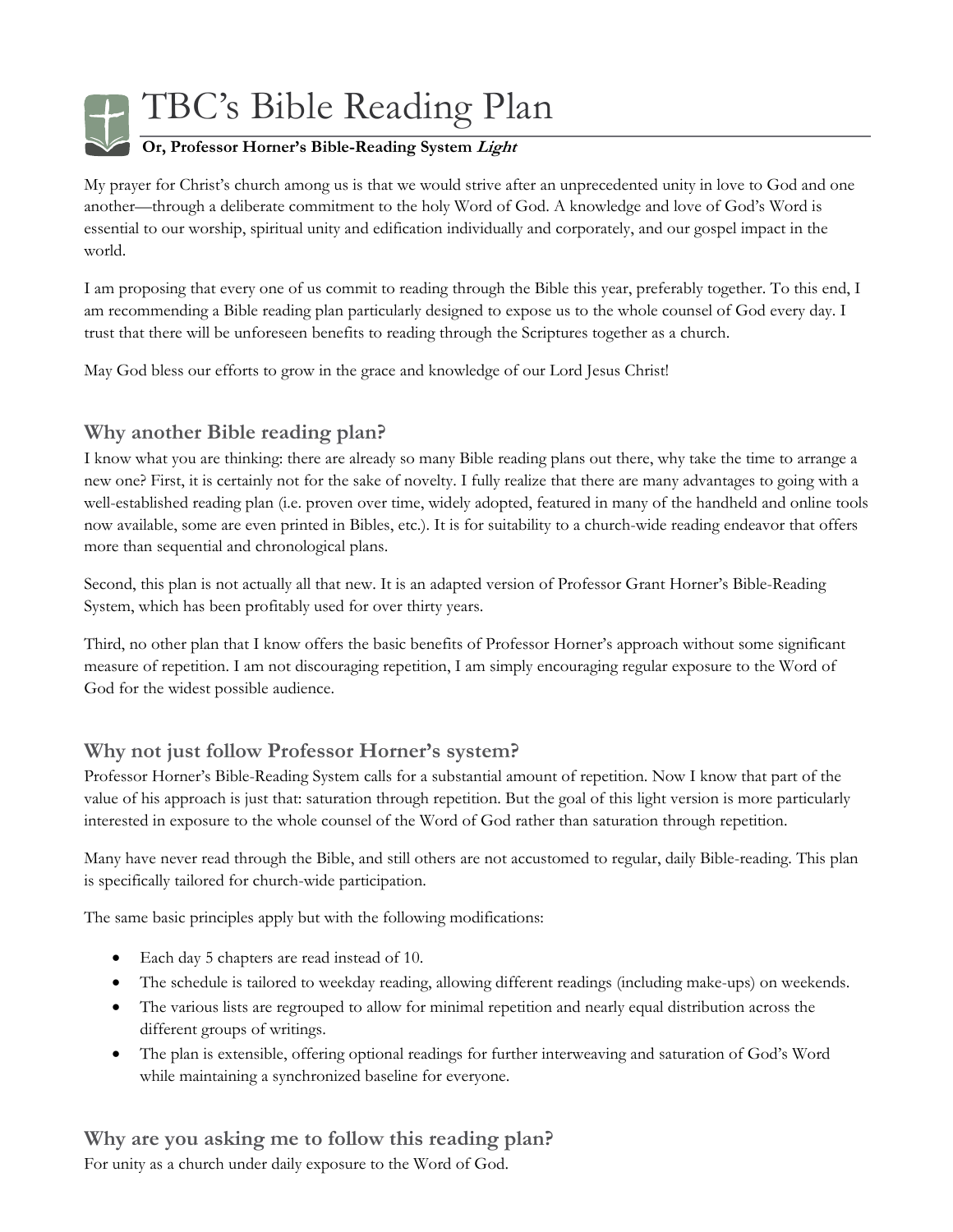Please know that I am not interested in coercing you to follow this reading plan, nor do I wish anyone to take on a negative sense or guilty feeling if you choose not to follow it. To be sure, this plan will not be equally appreciated by all, nor will it appeal to all. We all read, relate, and absorb things differently. It is quite likely that for some, other plans will suit you better.

Please keep in mind the goal of this plan: unity in worship to God. Reading together will afford us increasing opportunity to engage in spiritual discussions and more readily relate to one another in the discipline of living as people of the Word. It is intended to encourage a deepening unity and spiritual health for the church—for Christ to the glory of God and the joy of man.

#### **How does it work?**

Each weekday you read five chapters of Scripture—one chapter from five different books.

All of the books in the Bible are grouped into five different lists. Each weekday you read one chapter from a book out of each list. Each list represents a basic category of Scripture: Torah & Wisdom, Psalms & Proverbs, Israel's History, Prophets, and New Covenant. This particular grouping optimizes exposure to the full counsel of God's word with minimal repetition.

You progress through each of the five lists one chapter at a time, book by book. At the end of a book; go to the next book in that list. In the case of Psalms & Proverbs, when you have completed both of those books, simply start over from Psalm 1 (that will be on reading day 182).

Example:

-

- **Day 1** Genesis 1, Psalm 1, Joshua 1, Isaiah 1, Matthew 1
- **Day 2** Genesis 2, Psalm 2, Joshua 2, Isaiah 2, Matthew 2
- **Day 29** Genesis 29, Psalm 29, Judges 5, Isaiah 29, Mark 1

### **Guidelines for Reading**

- 1. **Persevere!** Do not quite. If you miss a day, or even several days, get back into the schedule. Pickup where the schedule is and not where you left off. This plan allows for catch-up on weekends. But this is not a license for laziness! Keep up on your reading, this is key.
- 2. **Discipline is key!** Remember the first several weeks may be challenging. Persevere and be encouraged to know that with practice discipline becomes easier. Thank God that we are creatures of habit, and take seriously your responsibility to form godly habits.
- **3. Read quickly for exposure!** You will have to discipline yourself to read straight through the chapter without stopping, rereading, cross-referencing, consulting commentaries, taking notes, or otherwise studying the passage. Reading for exposure is the key. It is not reading for memorization or theological synthesis, it is reading for the overall sense, one chapter at a time. Having said that, mindless scanning, or 'speed-reading', is not the intent either. As Horner says, "Read as fast as you comfortably can with moderate retention."1
- **4. Review later!** It is important that you do not stop reading. But it is inevitable that you will come across something that strikes your curiosity or raises a question or unearths a treasure you have not before noticed. I recommend simply (and quickly) taking note of the chapter or verse *after* you have finished reading it. This may furnish excellent reading and study time on weekends!

<sup>1</sup> Horner points out that "there are different kinds of reading: super-quick skimming, careful moderate-paced, studying the text, deep meditation. You should be between the first and the second. Most people decrease their time spent and increase their retention after just two-three weeks! . . . Don't look up anything you 'don't get' – real understanding will come through contextualizing by reading a LOT of scripture over time. Get through the text!"